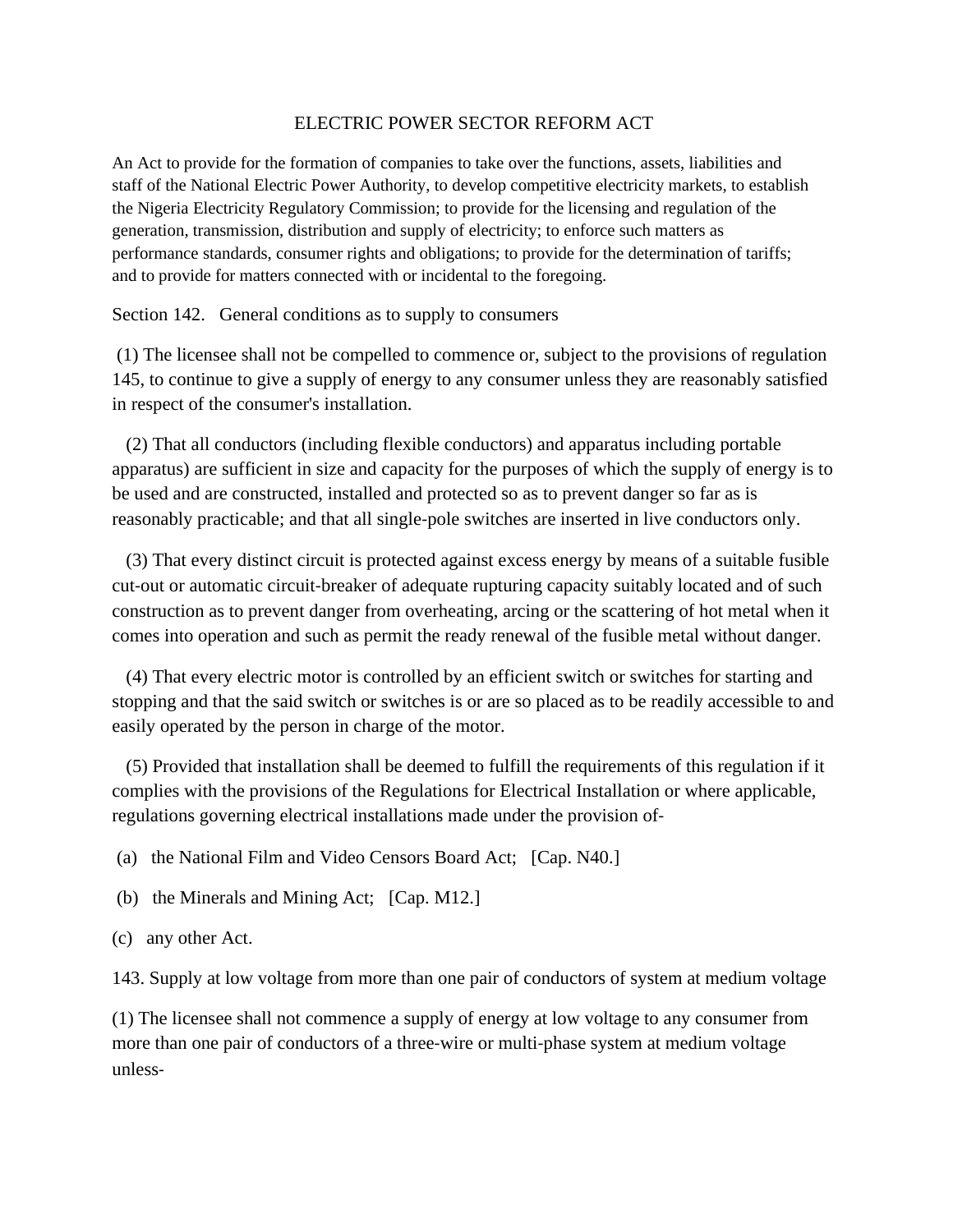(a) the total rating in kilowatts of the apparatus (including electric lamps) connected or intended to be connected to the consumer's wiring exceeds 10 kilowatts; and

(b) the giving of the supply at low voltage from more than one pair of conductors of a system as aforesaid is necessary to avoid variation in excess of the limits allowed by regulation 162 (2) in the voltage declared to that consumer or to any other consumer supplied from the same distributing main.

(2) The licensee shall not in any case be compelled to commence, or, subject to the provisions of regulation 146, to continue to give a supply of energy at low voltage to any consumer from more than one pair or conductors of a system as aforesaid unless they are reasonably satisfied in respect of the consumer's installation‐

(a) that the supply terminals are arranged in separate parts in such a manner that so far as is reasonably practicable there shall be no danger of shock at medium voltage;

(b) that the consumer's wiring connected to the separate pairs of supply terminals is kept separate and distinct, or a complies with the conditions applicable to a supply at ` medium voltage prescribed by regulation 144;

(c) that in the case of any room containing the different pairs of conductors, all socket outlets are connected to one and the same pair of conductors.

(3) Provided that any consumer's installation which complies with the provisions of the Regulations for Electrical Installations shall be deemed to fulfill the requirements of regulation 142 (2). [S.I. 5 of 1996.]

144. Supply at medium voltage

(1) The licensee shall not be compelled to commence or, subject to the provisions of regulation 146, to continue to give a supply of energy at medium voltage to any consumer unless they are reasonably satisfied in respect of the consumer's installation‐

(a) that all metal work enclosing, supporting or associated with the consumer's installation, other than that designed to serve as a conductor is where necessary, to prevent danger connected with earth;

(b) that the consumer's wiring is either completely enclosed in metal which is electrically continuous and adequately protected against mechanical damage or alternatively, is so constructed, installed and protected as to prevent danger so far as is reasonably practicable;

(c) that the supply of energy to each motor or separate piece of apparatus is controlled by an efficient cut-out switch placed in such a position as to be readily accessible to and easily operated by the person in charge of the said motor or apparatus and so connected in circuit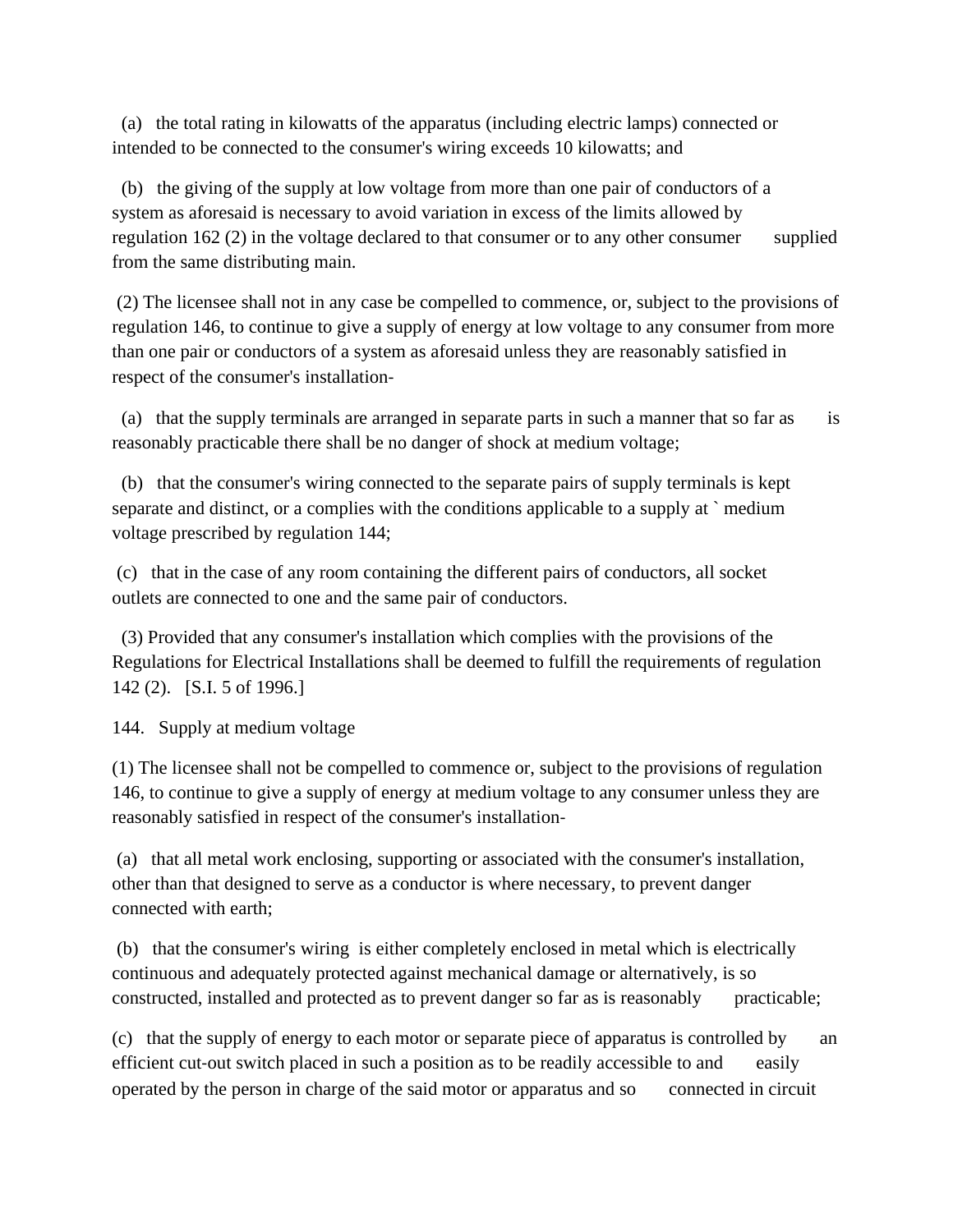that by its means all voltage can cut‐off from the motor or apparatus itself and from any regulating switch, resistance or other device associated therewith.

(2) Provided that an installation shall be deemed to fulfil the requirements of this regulation if it complies with the provisions of the Regulations for Electrical Installations or where applicable, regulations governing electrical installation made under the provisions of‐

(a) the National Film and Video Censors Board Act; [Cap. N40.]

(b) the Minerals and Mining Act; [Cap. M12.]

(c) any other Act.

145. Supply at high voltage

(1) The licensee shall not commence a supply of energy at high voltage to any consumer unless‐

(a) all conductors and apparatus intended for use at high voltage and situated on the premises of the consumer are inaccessible to the consumer, and all operations in connection with the said conductors and apparatus are carried out by the licensee by arrangement with the consumer; or

(b) the consumer gives to the licensee a guarantee in writing that every portion of the consumer's installation which is for use at high voltage will be maintained in an efficient state and if so required, to the satisfaction of the licensee that in cases where the said portion of the consumer's installation is not enclosed in a building or other structure to which access can only be obtained by means of a key or special appliance, an authorised person will be available to cut off the supply in the event of emergency; and that instructions as to the treatment of persons suffering from electric shock will be affixed on or in a premises of the consumer.

(2) The licensee shall not in any case be compelled to commence, or subject to the provisions of regulation 146, to continue to give a supply of energy at high voltage to any consumer unless they are reasonably satisfied in respect of the consumer's installation‐

(a) that no metal work designed to be electrically charged at high voltage will normally be exposed so that it can be touched;

(b) that all conductors for use at high voltage (other than overhead lines) are completely enclosed in metal which is electrically continuous and adequately protected against mechanical damage;

(c) that no metal work enclosing, supporting or associated with the consumer's installation, other than that designed to serve as a conductor, is where necessary, to prevent danger connected with earth;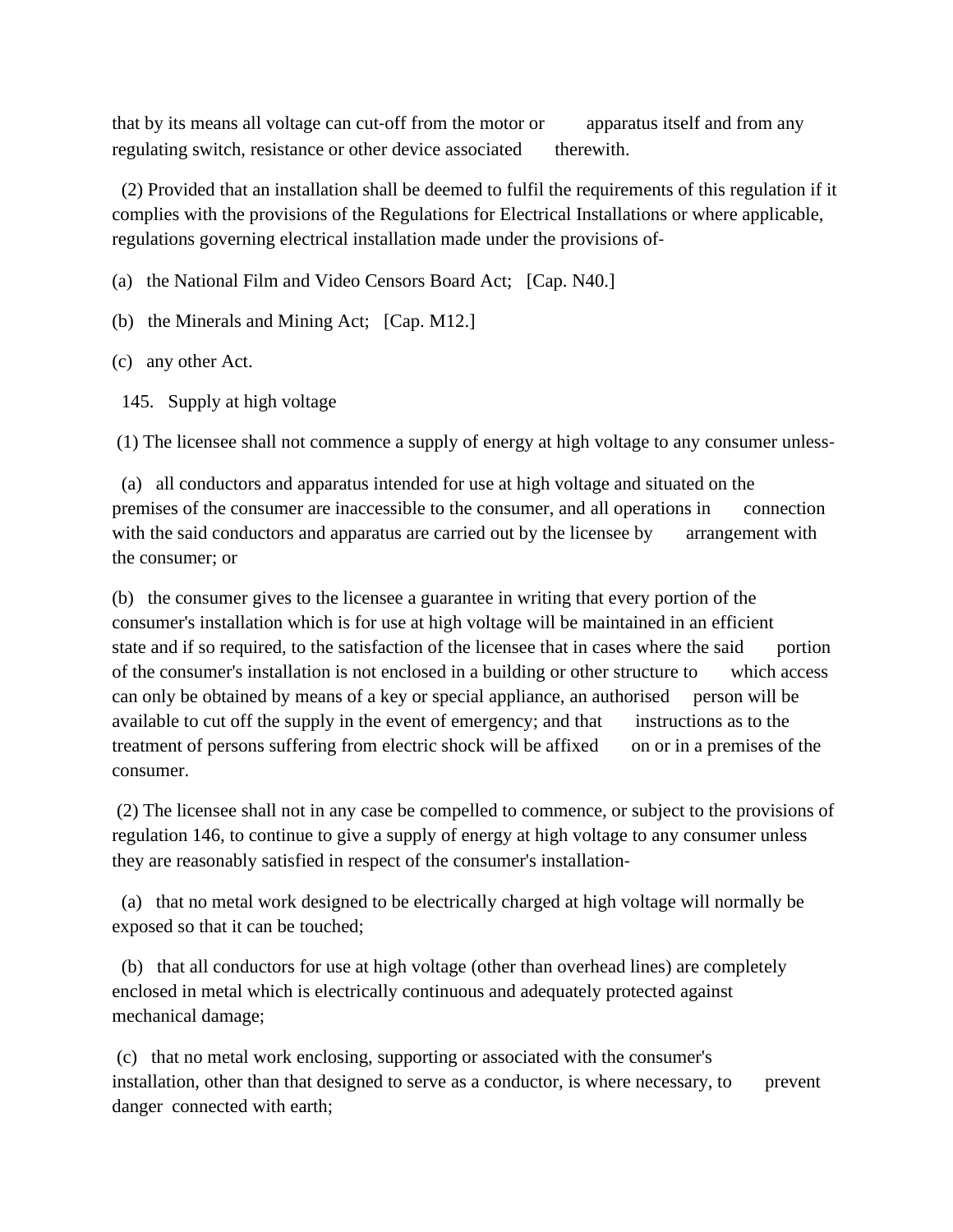(d) that the supply of energy to each motor or separate piece of apparatus is controlled by an efficient cut-off switch placed in such a position as to be readily accessible to and easily operated by the person in charge of the said motor or apparatus and so connected in circuit that by its means all voltage can be cut off from the motor or apparatus itself and from any regulating switch resistance or other device associated therewith;

(e) that all windings at high voltage of motors or other apparatus within reach from any position in which a person may require to be, are efficiently protected so as to prevent danger;

(f) that where transforming apparatus is used, suitable provision is made either by connecting with earth a point of the circuit at the lower voltage or otherwise, to guard against danger by reason of the said circuit becoming accidentally charged above its normal voltage by leakage from or contact with the circuit at the higher voltage;

(g) that unless the conditions are such that the whole of the conductors and apparatus for use at high voltage may be made dead at the same time for the purpose of cleaning or for other work thereon, the said conductors and apparatus are so arranged that they may be dead in sections are so separated by dividers or screens from all adjacent metal which is live that work on any section made dead may be carried on by an authorised person without danger; (h) that an adequate gangway or working space is provided in front of any switchboard (other than panels for controlling circuits at low voltage) and at parts of the installation where live conductors can be exposed;

(i) that adequate means are provided for preventing access by the public or any unauthorised person to any part of the consumer's installation which is designed to be electrically charged at high voltage.

(3) The licensee shall give to the factory inspector of the district concerned notice of their intention to commence supply of energy at high voltage to any premises to which the Factories Act applies.

146. Supply for luminous tube sign on outside of premises

(1) The licensee shall not knowingly commence or, subject to the provisions of these Regulations, continue to give a supply of energy to any consumer who proposes to transform or is transforming the energy to a higher voltage for the purposes of luminous tube sign or the like on the outside of any premises unless either they are satisfied with respect to consumer's installation that‐

(a) efficient cut‐off switches on the lower voltage side of the transforming apparatus are provided both inside and outside any premises on which the said sign is placed and in such position as to be readily accessible and easily operated without danger in any emergency and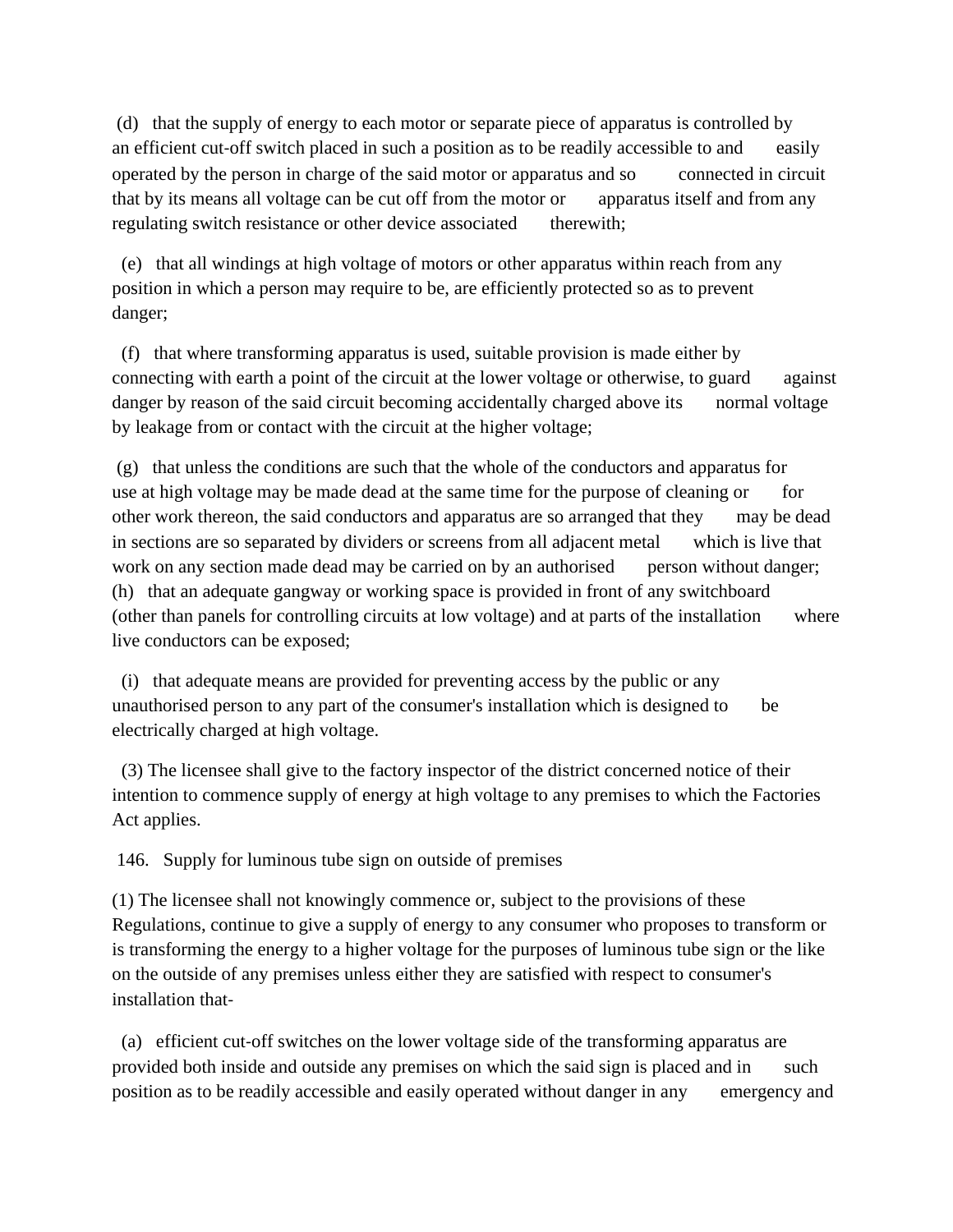so connected in circuit that by their means all high voltage can be cut off from the sign itself and from any regulating switch resistance or other device associated therewith;

(b) no metal work designed to be electrically charged at high voltage will normally be exposed so that it can be touched;

(c) all conductors for use at high voltage (other than overhead lines and service wires) connecting the parts in a luminous tube sign or the like are completely enclosed in metal which is electrically continuous and where necessary to prevent danger adequately protected against mechanical damage, and that the said conductors are so arranged as to give a clear space of not less than 100mm between the outside of their metallic covering and the outside covering of any other electric line not forming part of the consumer's installation or any pipe;

(d) all metal work enclosing, supporting or associated with the consumer's installation, other than that designed to serve as a conductor, is where necessary to prevent danger connected with earth;

(e) all windings at high voltage of apparatus within reach from any position in which a person may require to be efficiently protected so as to prevent danger;

(f) in respect of the transforming apparatus, suitable provision is made to guide against danger by reason of the circuit at the lower voltage becoming accidentally charged above its normal voltage by leaking from or contact with the circuit at the higher voltage;

(g) unless the conditions of supply are such that the whole of the conductors and apparatus may be made dead at the same time for the purpose of cleaning or for other work thereon, they are so arranged that they may be dead in sections, and that such sections are of electrically isolated from all adjacent metal which is live that work in any section made dead may be carried on by an authorised person without danger;

(h) adequate means are provided for preventing any unauthorised person from coming into contact with any part of the consumer's installation which is designed to be electrically charged at high voltage and that an appropriate danger notice is displayed at points of access thereto; or

(2) Where the consumer guarantees in writing that the installation has been installed and will be maintained in compliance with the provisions of the Regulations for Electrical Installations the installation shall be deemed to fulfill the requirements of this regulation save in so far as these Regulations specify any requirements not contained in the Regulations for Electrical Installation.

(3) Provided that where it can be shown that in the event of an accident involving death or injury to any person or persons, the consumer had failed to install or maintain the installation in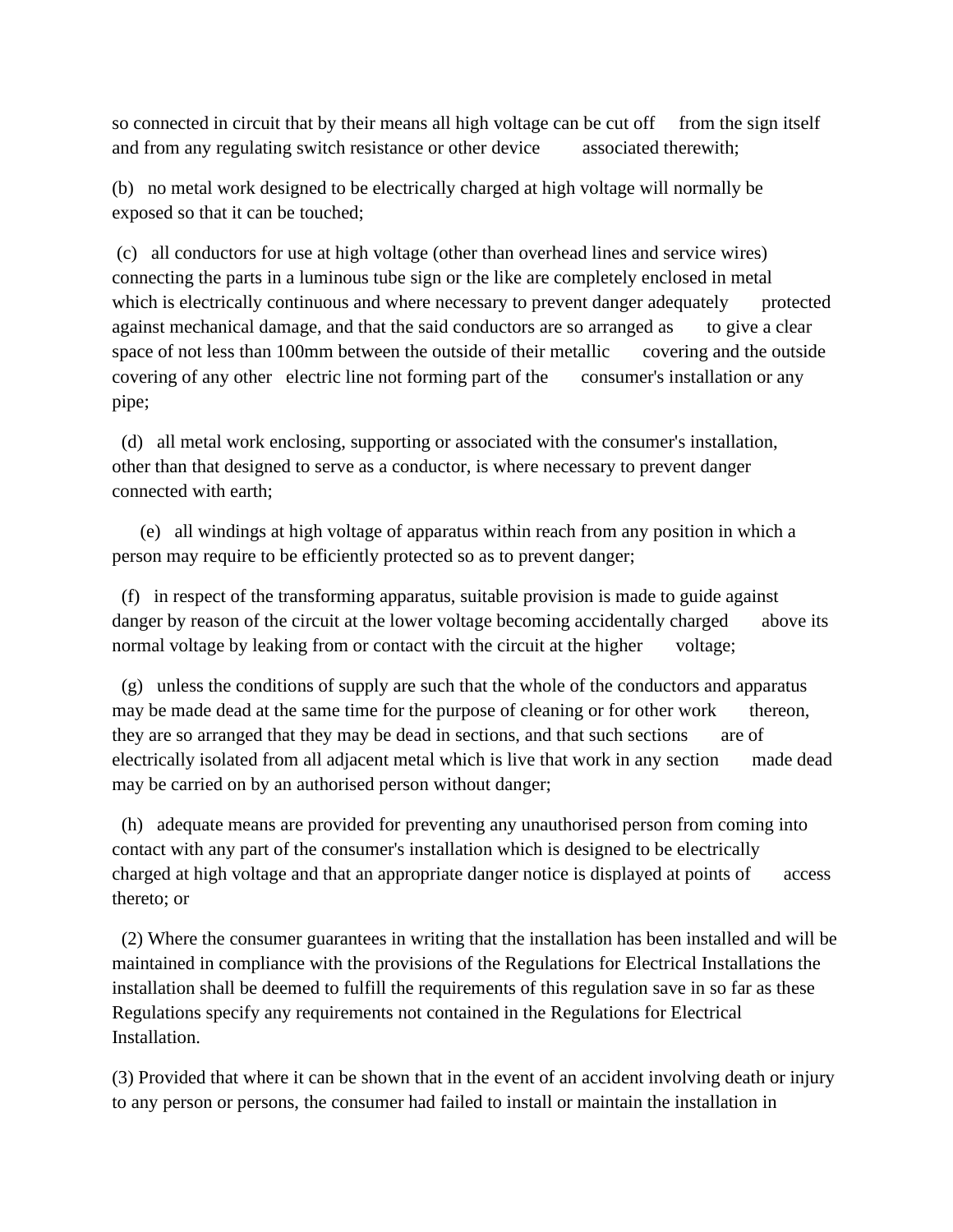compliance with any written guarantee, shall be liable to prosecution under the provisions of these Regulations.

147. Disconnection of supply in certain circumstances

(1) Where a supply of energy is being afforded to a consumer and the licensee, after making such examination as the circumstances permit, have reasonable grounds for supposing that a leakage likely to cause fire hazard or endanger life exists at some part of the installation or that the said installation or any part thereof fails to fulfil any requirements of regulations 142 to 146 inclusive, the following provisions shall (subject as provided in paragraph (2) of this regulation) have effect‐

(a) in any case where the licensee are prima facie satisfied that immediate action is justified as a work of emergency in the interest of the public safety or in order to avoid undue interference with the efficient supply of energy to other consumers, they may as a work of urgency forthwith discontinue the supply of energy to the consumer's installation and shall give immediate notice in writing of the discontinuance to the consumer, specifying the matter complained of;

(b) in any other case, the licensee may by notice in writing require the consumer within reasonable time after the service of the notice to permit an inspecting engineer to inspect and test the said installation at any time between the hours of 7.30 a.m. and 3.30 p.m. If the consumer does not give all due facilities for inspection and testing, or if as the result of any such inspection and testing, the inspecting engineer makes a report confirming the existence of a leakage from the consumer's installation or reports that the said installation or any part thereof fails to fulfill any requirements of regulations 142 to 146 inclusive, the licensee may forthwith by notice in writing specify the matter complained of, and if the consumer fails to show to the reasonable satisfaction of the licensee within such reasonable period as may be specified in that behalf in the notice that the said matter has been remedied, the licensee may, on the expiration of the said period but subject as hereinafter provided discontinue the supply of energy to the consumer's installation, giving immediate notice in writing of such discontinuance to the consumer;

(c) any difference which may arise between a consumer and the licensee in regard to any matter complained of or as to the period specified for remedying the same in any notice as aforesaid shall be settled in manner provided for by regulation 148;

(d) in the exercise of the powers conferred by paragraph (1) (b) of this regulation, the licensee shall not discontinue the supply of energy pending the settlement of any difference referred to in paragraph (1) (c) of this regulation, and shall in no case discontinue the supply of energy to the whole of the consumer's installation, where it is practicable to disconnect that portion in respect of which any matter is complained of: Provided that nothing in this regulation shall prevent the licensee from exercising the powers conferred by paragraph (1) (d) of this regulation in the event of development of a condition of emergency as therein provided;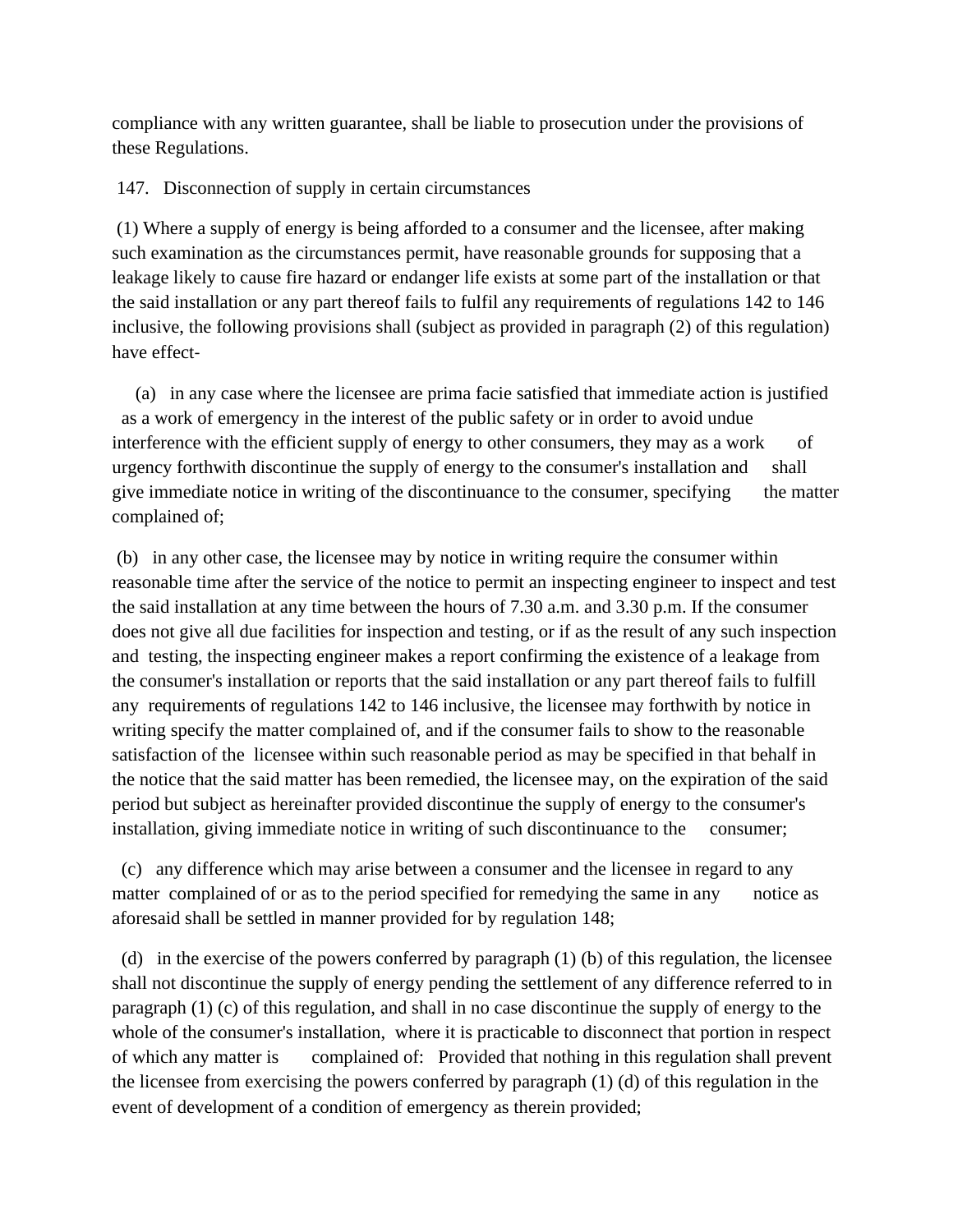(e) where in pursuance of this regulation the licensee have discontinued the supply of energy to the consumer's installation or any part thereof, the licensee shall not recommence the supply of energy until they are reasonably satisfied in respect of the consumer's installation that all requirements of regulations 142 to 146 inclusive have been fulfilled or until it has been determined or decided in the manner provided for by regulation 148 that licensee is not entitled under regulations 142 to 146 inclusive to decline to recommence the supply, and thereupon the supply of the energy shall be recommenced by the licensee.

(2) The foregoing provisions of this regulation shall extend so far as applicable and with the necessary adaptations to any electric lines and apparatus situated on the consumer's side of the supply terminals and belonging to the licensee or under their control within the meaning of regulation 140 and where the supply of energy has been discontinued in pursuance of the said provisions the licensee shall, subject to the respect to the letting on terms of hire or hire‐purchase of any such electric lines and apparatus, forthwith remedy the defect in the said electric lines and apparatus and recommence the supply of energy.

148. Notices by licensee to consumers where connection is declined or it is intended to disconnect supply

(1) In any case where the licensee in pursuance of this part of these Regulations decline to connect a consumer's installation or any part thereof with their electric lines or to commence or continue to give a supply of energy thereto or decline to recommence the supply of energy after the same has been discontinued, they shall serve on the consumer a notice in writing stating their reasons for so declining.

(2) Any difference which may arise between a consumer and the licensee either with reference to any notice under paragraph (1) of this regulation or under regulation 147 or with reference to any consumer's installations to which the provisions of regulations 140 (1) and 141 (2) apply, shall be determined by an inspector nominated by the Director of Electrical Inspectorate Services or the application of the consumer or his authorised agent or of the licensee, as the case may be. The Director of Electrical Inspectorate Services shall prescribe the fee to be paid to such inspector and the inspector shall determine which of the parties shall bear the costs of (including the prescribed fee) or any portion of such costs.

(3) Provided that in the case of any consumer's installation (or any part thereof) which was connected with the electric lines of the licensee and supplied with energy prior to the prescribed date it shall not be competent for an inspector nominated under this regulation to determine that the licensee were or are entitled under regulations 142 to 146 inclusive to refuse a supply of energy thereto if the inspector is satisfied that- (a) the said installation has continued to function satisfactorily up to the material time; (b) the installation is to be or is being continued in use only within the limits of the maximum power for which it was originally intended;